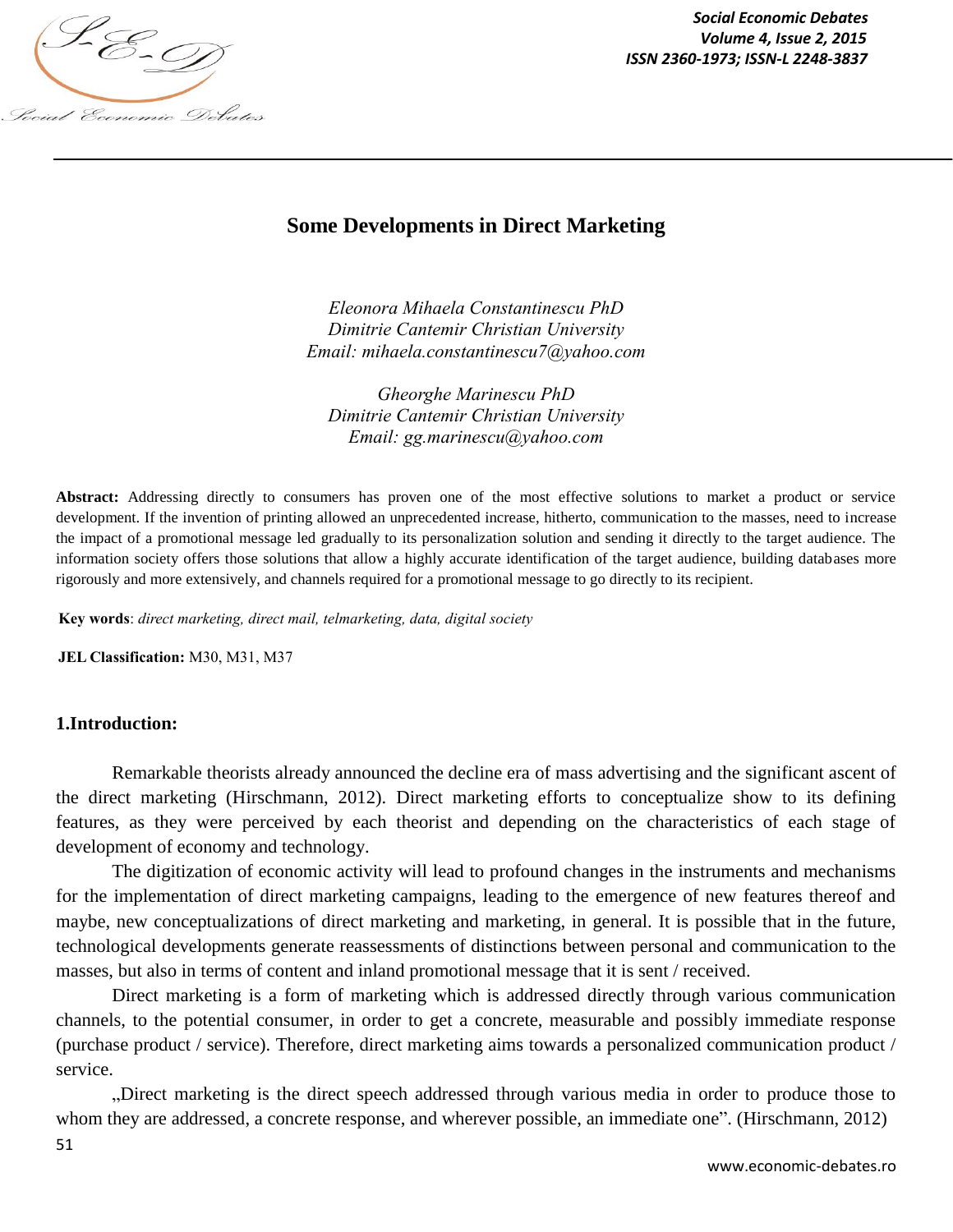

### **2. A short summary of the development of direct sales**

The invention of printing in 1455 produced a real revolution, not only in the cultural evolution of humanity, but also in communicating the message coupon. One of the first printed advertisements was conducted in 1472 in England and promoting the sale of a book of prayers<sup>1</sup>, sending an advertising message addressed to the masses. Very soon, the efficiency of promotional materials addressed directly to the target audience was identified.

The first catalog of products was printed to be sold in 1498 in Venice by Aldus Manutius and contained a list of titles of books that could be purchased<sup>2</sup>.

A catalog containing prices of seeds was published in 1667 by William Lucas, an English gardener, which he had for sale and shipped directly to its customers<sup>3</sup>.

Benjamin Franklin remained in history not only because he invented, among other things, lightning rod and bifocal lens, but also for its role in business development based on mail order. In 1744, he launched on the North American territory, a catalog of nearly 600 titles of scientific and academic books<sup>4</sup> intended for sale.

The second half of the 19th century was marked by an intense development based on mail order sales of products from catalogs. In 1872, Aaron Montgomery Ward published in Chicago the first general catalog of products and in the same year, he founded the *Montgomery Ward & Company* which extended the sales to national mail order for the United States<sup>5</sup>. After 1890 Ward Catalog reached over 24,000 articles and exceeded  $200 \text{ pages}^6$ .

Development of railway infrastructure and the possibility of delivery by mail packages available have seen a rapid expansion of this type of sales, highlighting the advantages of direct marketing. Low cost (at least in relation to mass marketing budgets needed), fast response measurability.

Standardization the measurements of soldiers' uniforms during The Civil War from the United States (1861-1865) later allowed the realization of apparel catalogs destined for sale by mail order<sup>7</sup>.

Basically, sales by mail order, based on catalogs, which offered from consumer goods, to building materials and even homes, have become a powerful communication vehicle of tenders and distribution to the target audience and contributed not only to the increase of the companies' turnovers, but also to the intensification of globalization.

Gradually, mail order sales have transformed more and more, from means of distribution of the products to technical communication offers. The epistolary style became an inspiration for finding a solution for

 $\overline{\phantom{a}}$ 

<sup>1</sup> https://ro.wikipedia.org/wiki/Publicitate

<sup>&</sup>lt;sup>2</sup> https://en.wikipedia.org/wiki/Mail\_order

<sup>&</sup>lt;sup>3</sup> https://en.wikipedia.org/wiki/Mail\_order

<sup>&</sup>lt;sup>4</sup> http://www.bloombergview.com/articles/2013-03-13/how-benjamin-franklin-invented-the-mail-order-business

<sup>&</sup>lt;sup>5</sup> https://en.wikipedia.org/wiki/Aaron\_Montgomery\_Ward

<sup>&</sup>lt;sup>6</sup> http://www.bloombergview.com/articles/2013-03-13/how-benjamin-franklin-invented-the-mail-order-business

<sup>&</sup>lt;sup>7</sup> http://www.bloombergview.com/articles/2013-03-13/how-benjamin-franklin-invented-the-mail-order-business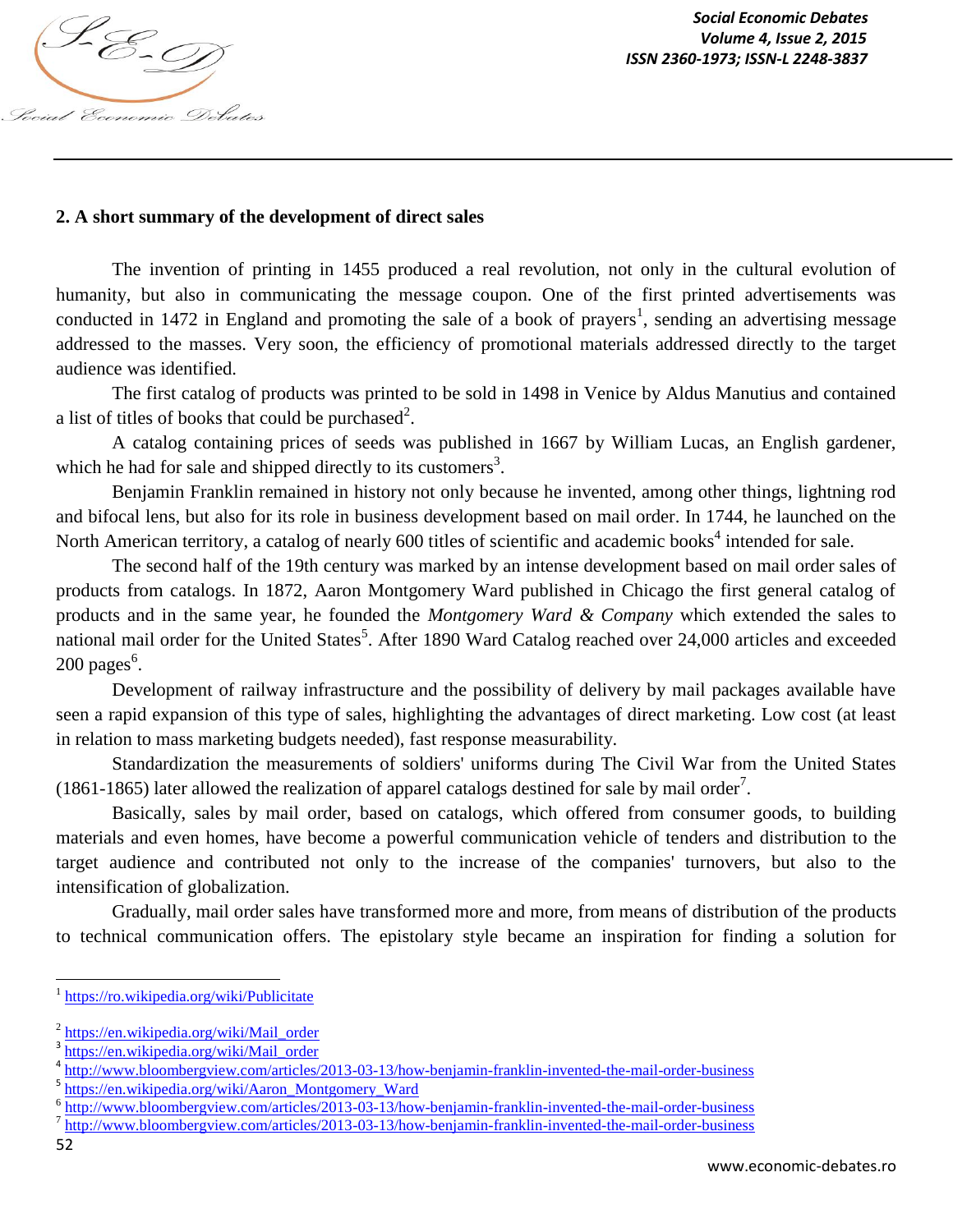

persuasive messages of addressing personal code. Virtually it was achieved an ingenious replacement of personal written communication that traditionalized human culture since ancient times, with communicating for commercial purposes. That is how the direct answering advertising letter appeared, that made history in the evolution of direct marketing and has generated a huge interest in literature.

Telemarketing had a significant impact in stimulating direct marketing campaigns. Telephone communication has brought important benefits for the consumer's reaching efforts and to the new solutions into getting a quick answer from him on all products and services or for promotional campaigns in progress.

The advent of the Internet has revolutionized the direct communication, has brought unthinkable solutions until then, for creating databases and for direct and interactive communication with the consumer and it has opened practically, a new era in the evolution of direct marketing and marketing in general.

#### **3. The importance of Direct Marketing Professional Organizations**

One of the signs of a maturing market is to create organizations that would formulate and defend its interests. Market creates its own internal self-regulatory tools, a code of ethics for themselves and begin to relate to customers not only institutional, but also to any other organization, private or governmental, obviously, within the existing legal framework. A structure it is being created, that introduces new professional criteria, of higher quality, and ensuring that all is respected.

In 1917, in the United States, it was created the *Direct Mail Advertising Association<sup>8</sup>* , and in 1973 it changed its name to *Direct Mail / Marketing Association*, becoming then, in 1983, *The Direct Marketing Association (DMA).* Currently, *DMA* represents nearly 3600 organizations which comply with ethical rules aimed at included consumer protection<sup>9</sup>. According to studies  $DMA^{10}$ , last year, over 70% of American citizens have shopped directly and in over 80% of US households, there had been read some or all advertisements received by mail (the traditional and *e*). Still *DMA* estimates that if American citizens would replace traditional commerce with direct mail, would make a saving of US  $$650$  million of fuel<sup>11</sup>. Moreover, the benefits of direct mail are correctly perceived by the market, which made it possible in the previous year, the value of sales through direct mail to be of 686 billion  $\mathcal{S}^{12}$ .

We can say that concern for creating a professional infrastructure for direct sales preceded some steps to conceptualize this particular type of marketing. The *direct marketing* concept was first formulated as such by Lester Wunderman in  $1961^{13}$ . From that moment on, the history of that term began. Until now many definitions have been developed for direct marketing, and this process will continue to reflect changes that will take place in the economy, but also in the theorists' ability to understand real phenomena.

 $\overline{\phantom{a}}$ 

<sup>&</sup>lt;sup>8</sup> https://en.wikipedia.org/wiki/Direct\_Marketing\_Association\_(United\_States)

<sup>&</sup>lt;sup>9</sup> https://dmachoice.thedma.org/static/learn\_more.php

<sup>&</sup>lt;sup>10</sup> https://dmachoice.thedma.org/static/learn\_more.php

<sup>&</sup>lt;sup>11</sup> https://dmachoice.thedma.org/static/learn\_more.php

<sup>&</sup>lt;sup>12</sup> https://dmachoice.thedma.org/static/learn\_more.php

<sup>13</sup> http://www.marketergizmo.com/direct-marketing-redefined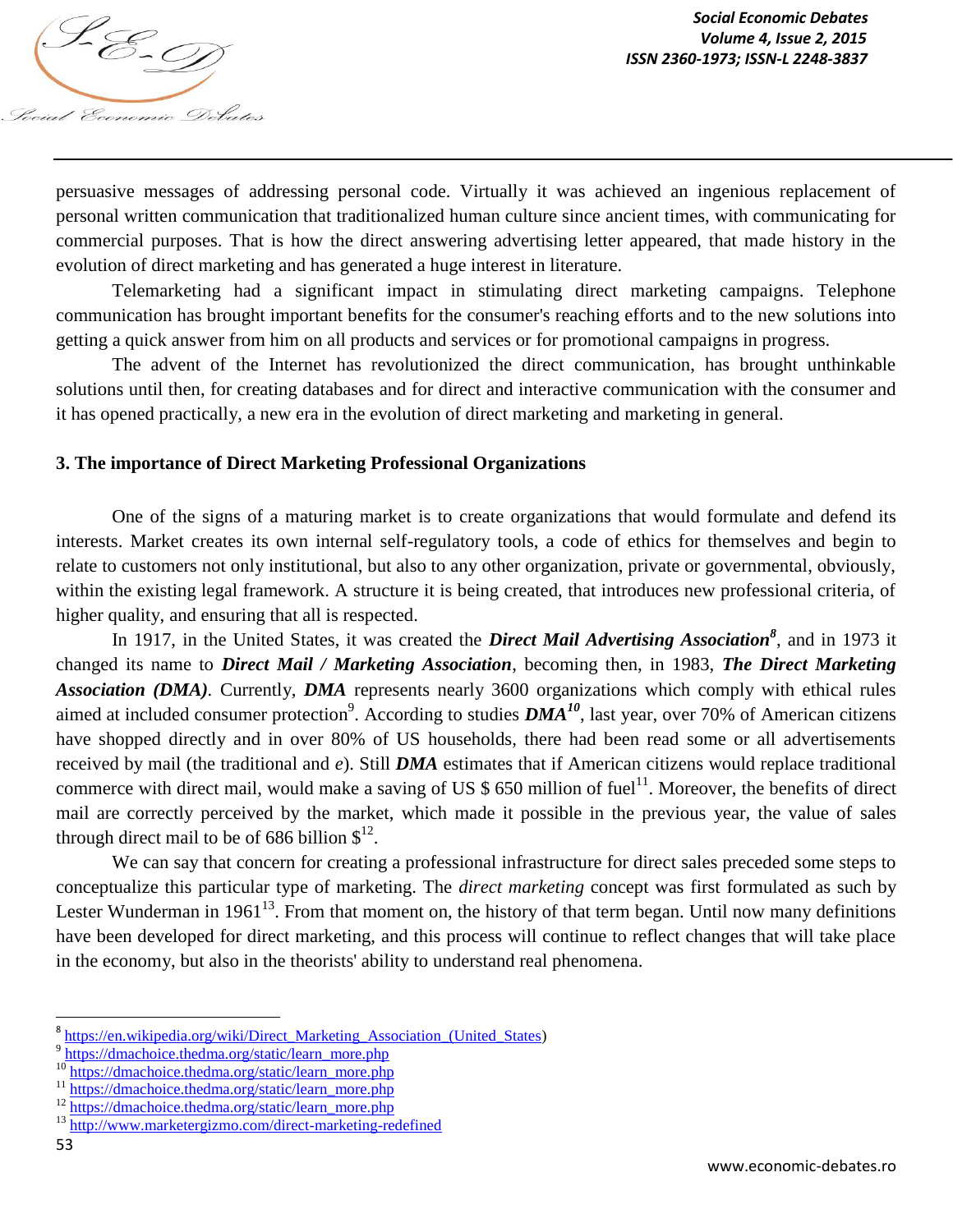

Currently, there are many professional organizations which are concerned about direct marketing, both national and international, and some have federative representation. For example, *FEDMA AISBL - Federation of European Direct and Interactive Marketing<sup>14</sup>* aims to defend and promote the interests of its members, through actions that need a regulatory environment, convenient for the development of direct marketing activities and through educational, information and training programs. FEDMA has developed its own *Ethics Chart concerning the management of personal data (Ethical Charter on Personal Data Management)* introducing simple rules, undertaken by members on personal data collection and management, respecting obviously, and applicable law. Personal data is the central database used in direct marketing campaigns, and its accuracy and complexity is a prerequisite for efficiency and success of direct marketing strategies and relationships between companies and their actual and potential customers.

*The Charta* promotes five ethical principles essential for proper management, ethical statement<sup>15</sup>: *Be Honest and Fair, Respect Individuals, Be diligent with personal data, Empower the customer with choice, Be Accountable*. Respecting the five principles, the organizations promoting direct marketing campaigns, assume to value clients' rights, including privacy and confidentiality (personal data must be collected according to law, only with the client's permission and their use can be done only with the purpose for which the customer has consented for).

## **4. CONCLUSIONS:**

At the conceptual level, it is obvious that changes occur in the understanding of direct marketing, developments reflecting not only a better understanding of economic realities, but also their accelerated growth. The theorizing direct marketing must capture not only the complexity of the communication mechanisms involved in it, but also of the distribution mechanisms and remodeling costs. Due to the intensity and speed with which they can receive and process reactions of the market, the entrepreneurs that use direct marketing techniques and instruments may revise in a very short time, their production policies. Thus, the entrepreneur has the means of getting more effective management in the marketing mix.

Digital technologies have brought new sources of collecting market and consumer data (data that we send ourselves in the virtual world are public or may belong to third parties who have obtained our consent for commercial purposes use), but also new technological infrastructure for processing and storing them. It will be necessary in the future to amend legislation in favor of maintaining and guaranteeing the personal nature of data.

Maybe it will be necessary that those who use various forms of digital communication or applications to be warned when agreeing to share the contents of their communications for certain purposes use. Digital technology also allows instant and interactive communication with potential customers, edifying the role of the organizations that supervise and regulate the ethical, responsible and professional character of this new type of commercial dialogue.

 $\overline{\phantom{a}}$ 

<sup>&</sup>lt;sup>14</sup> www.fedma.org

<sup>54</sup> <sup>15</sup>http://www.fedma.org/fileadmin/documents/Legal\_A\_Eth\_C/FEDMA\_Charter\_Ethical\_Personal\_Data\_Management.pdf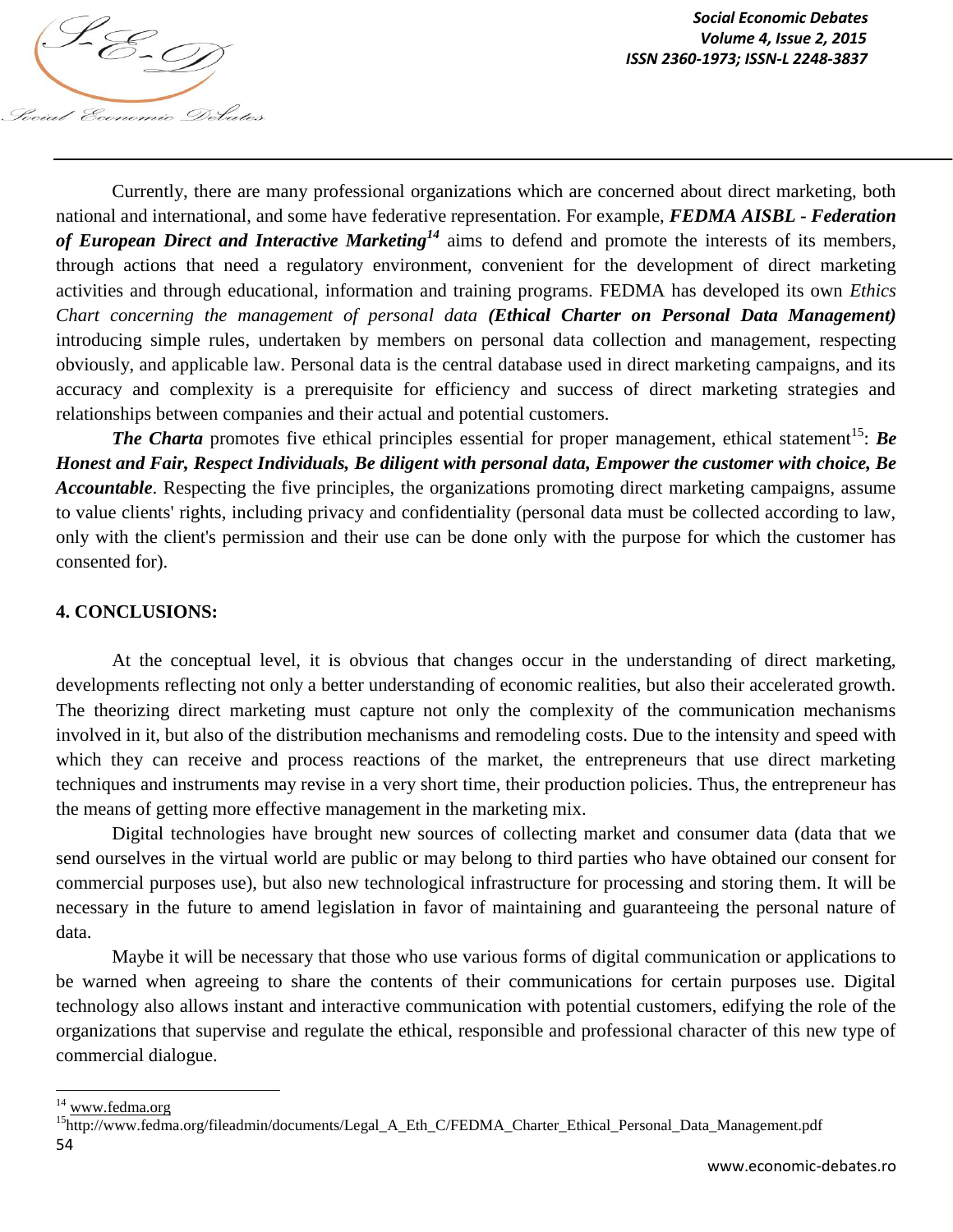

*Social Economic Debates ISSN 2360-1973; ISSN-L 2248-3837*

### **REFERENCES:**

Balaure, V., Adascalitei, V.,Balan, C., Boboc, S., Catoiu, I., Olteanu, V., Pop, Al., N., Teodorescu, N., 2000, *Marketing,* Uranus Publishing House, Bucuresti, editia a II a

Demetrescu, M., C., 1999, *Analiza inter și intrafuncțională de marketing*, "Buletin de marketing", nr 2

Drăgănescu, M.,2003, *De la societatea informațională la societatea cunoașterii*, Tehnică Publishing House, București,

Dubois, P., L., Jolibert, A., 1994, *Marketing. Teorie si practica* (translate),. Universitatea de Stiinte Agricole Publishing House, Cluj-Napoca,

Gregory, P., 1996, *Marketing*, 2 edition, Paris: Edition Dalloz,

Have Steven ten Have, Wouten, D., ten, Stevens, F., Elst, Marcel van der, Pol-Coyne, F., 2008, *Modele de succes pentru managementul firmelor* (traducere), Andreco Educational Group Publishing House, București,

Hill, E, O`Sullivan, T., 1997, *Marketing* (translate), Antet Publishing House, Bucuresti,

Hrebiniak, G., L., *Strategia în afaceri. Implementarea si executarea eficientă* (translate), ALL Publishing House, Bucuresti,

Kotler, Ph., 1986, *Principles of Marketing,* Third Edition, Prentice-Hall, Inc, Englewood Cliffs, New Jersey.

Kotler, Ph., 2003, *Kotler despre marketing. Cum sa cream, cum sa castigam si cum sa dominam pietele*, Brandbuilders Publishing House, Bucuresti,

Kotler, Ph., J.A. Castilione, Chaotics, 2009, *Management and marketing in turbulent period* (translate), Publică Publishing House, Bucuresti,

Lambin, J., J., 1999, *Le marketing strategique. Du marketing a l`orientation-marche,* 4` Edition, Paris: Edisence International,

Lendrevie, J., Levy, J., Lindon, D., 2006, Mercatot, 8 Edition, Paris: Dunod,

Lendrevie, J., Lindon, D., 1997, Mercator. *Theory et practique du marketing*, 5 Edition, Paris: Editions Dalloz,

McCarty E.J., E.J. Perrault Jr, 1987, *Basic Marketing* (Irvin, Homewood, III, Ninth Edition)

McCarty E.J., E.J. Perrault Jr, *1987, Basic Marketing* (Irvin, Homewood, III, Ninth Edition)

Ries Al, Trout J., 1997, *Marketingul ca razboi* (traducere), Editura Antet, Bucuresti, 1997